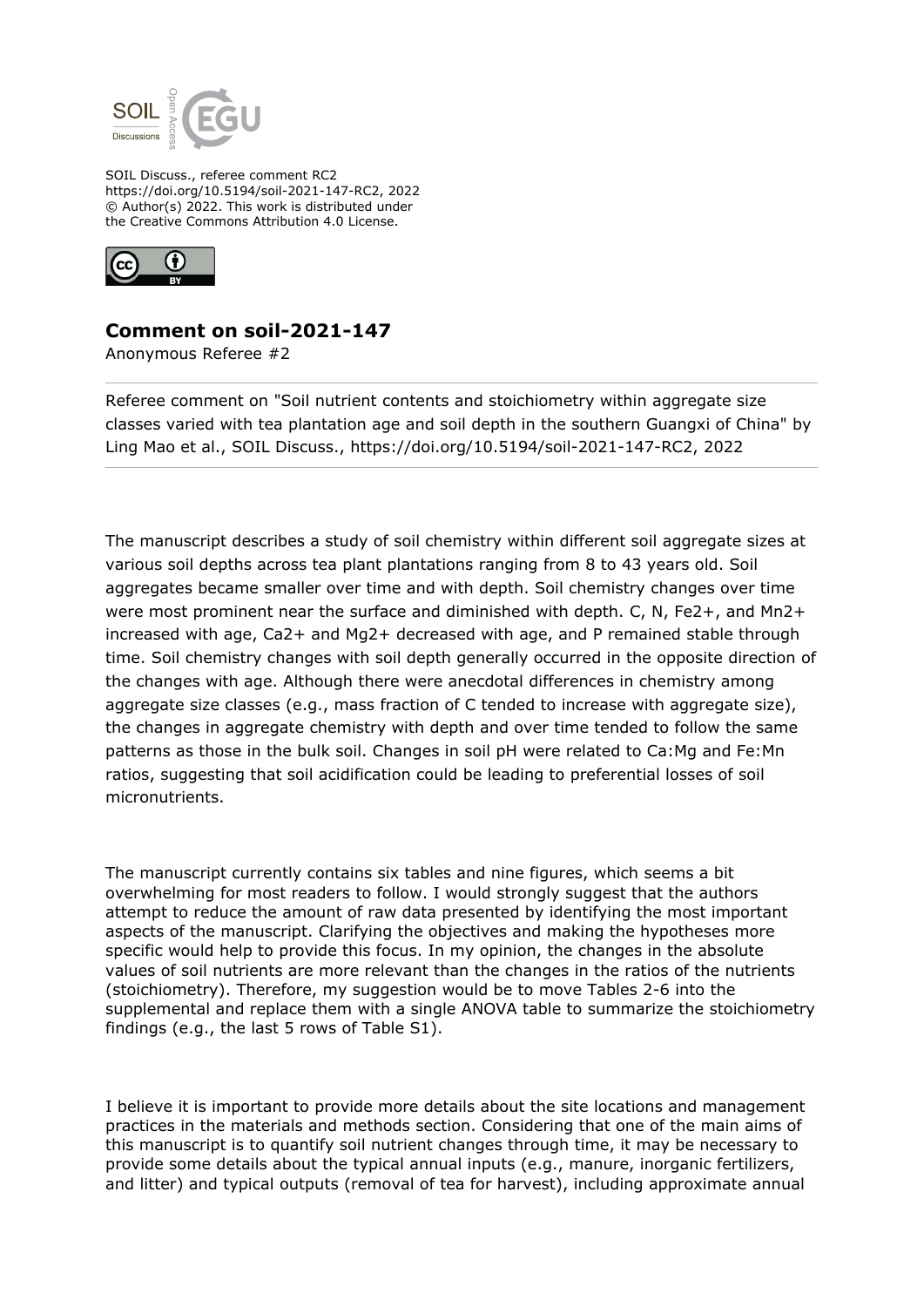quantities and nutrient contents. It would also be helpful to provide more information about the site locations – for example, whether the tea plantations are managed by a single entity or managed independently. The authors may want to consider bringing the Figure S1 map into the main text to help with this, as the map shows that the sites are randomly located in space, which helps to mitigate the concern of pseudoreplication.

The statistical analyses may require some additional considerations to be sufficiently robust. First, the current two-way ANOVA tests the effects of soil depth and time on the variables (i.e., nutrient concentrations or ratios) within each aggregate size class (e.g., > 2 mm). However, the authors draw many comparisons about differences in those variables among the aggregate size classes (e.g., L221-223), but these differences were not tested statistically. Therefore, my suggestion is to add aggregate size class as an explanatory variable in the ANOVA. Second, for each statistical test, comparisons are being made between all soil depths (4) and times (4), for a total of 16 comparisons. However, according to the statistical methods description, no adjustment is currently being made to compensate for these multiple post-hoc comparisons, and therefore the reported p-values are likely too small. To address this, I suggest using an accepted post-hoc adjustment for multiple comparisons such as Tukey's HSD test. Since this will likely change the significance of some effects, the results and discussion may need to be revised accordingly.

The manuscript requires revisions for grammar.

L1, elsewhere: Suggest changing "stoichiometric characteristics" to "nutrient stoichiometry."

L1, elsewhere: Suggest changing "tea-planting age" to "tea plantation age."

L9, elsewhere: "sort of effective way" could be "a tool."

L14, elsewhere: "at the aggregate scales" could be "within aggregates."

L22-24: Leaching was not measured in this study, so it seems overreaching to include this in the abstract.

L24-27: The comparison of C and N to other tea plantations is somewhat arbitrary, as soil types may be drastically different among the plantations. I suggest removing these sentences.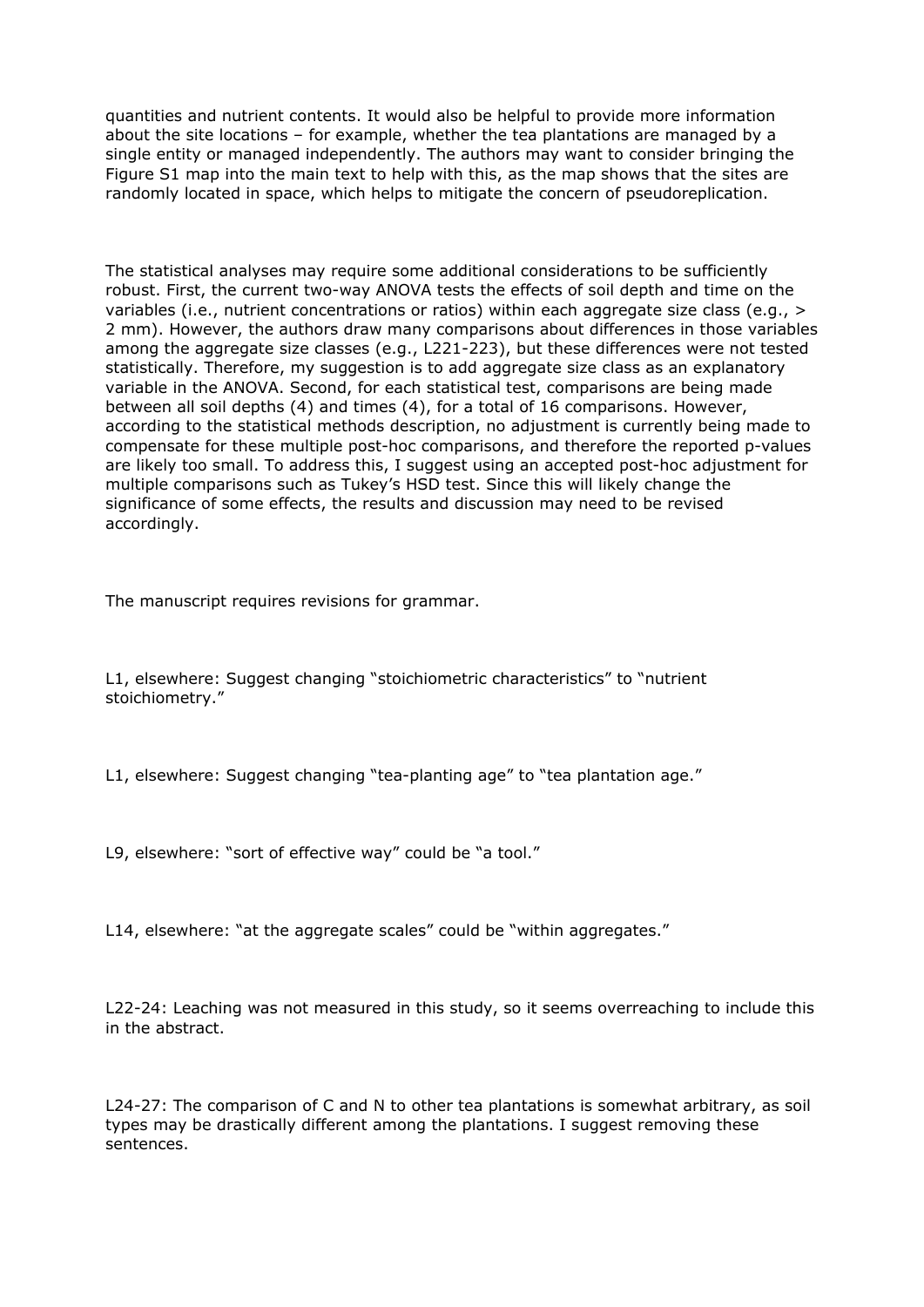L30-32: What is the cause of soil acidification, and how could it be mitigated?

L30-32: Since Mn2+ toxicity was not measured in the study, it does not need to be mentioned in the abstract.

L34: This only provided information about the tea-plantation agroecosystem, not "global terrestrial ecosystems."

L56: The term "lower ratio" is ambiguous. Please indicate what is considered high vs. low.

L66-68: Did this study measure total C or organic C? If there were carbonates present at depth, then the total C:N ratio would be much different than the OC:N ratio.

L85-99: This paragraph seems like it might be more informative at the beginning of the introduction.

L107: "assumed" could be "hypothesized."

L129-133: Most readers will be familiar with space-for-time substitution, so it is probably not necessary to describe the concept in great detail here.

L139-140: "Each of the four tea plantation age groups was replicated in five locations for a total of 20 experimental units"

L142: "space self-correlation" could be "spatial autocorrelation."

L146-148: Strictly speaking, this description indicates that the study measured surface litter (a stock), rather than litterfall (a rate). Measuring litterfall would require keeping the newly falling litter separate from the existing surface litter (e.g., litterfall traps) and measuring over a certain period of time (e.g., 1 year).

L152: What was the surface area of each soil sample?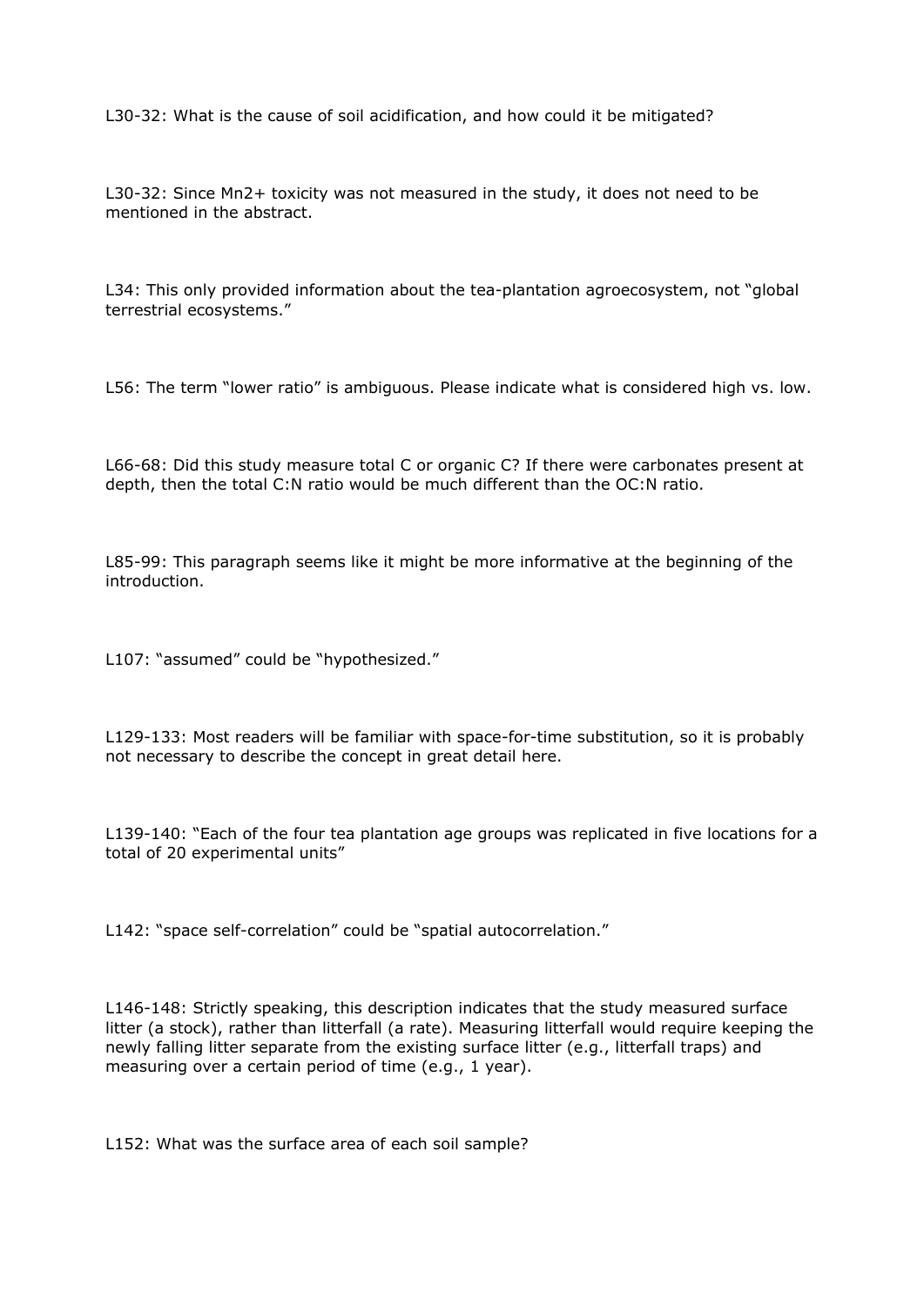L156, elsewhere: "subjected to filtration" could be "sieved."

L158-159: Please define all symbols and abbreviations (V and Ø).

L165: Should "vertical" be "horizontal?"

L179, elsewhere: "abstracted" could be "determined."

L190: Are the "parallel specimens" check standards?

193-197: Please clarify how the mean weight diameter of aggregates is being used to infer aggregate stability.

L202: Please state the alpha value (e.g.,  $p = 0.05$ ) used to determine significance.

L205-265: P-values should be stated throughout the results section. Any significant interactions should also be noted.

L207, elsewhere: "remarkable" or "remarkably" could be "significant" or "significantly" if the implication is that they are statistically significant.

L224, L249: It is not clear which metric these values were "elevated" above.

L231, elsewhere: Differences in nutrient concentrations and ratios among aggregate sizes classes were not statistically tested. Please include statistical tests.

L233: It is not clear which source of variation is being discussed with the statement "did not show remarkable variation." For example, does this mean variation by age, by depth, or by aggregate size?

L243-244: "mainly distributed" could be "more concentrated."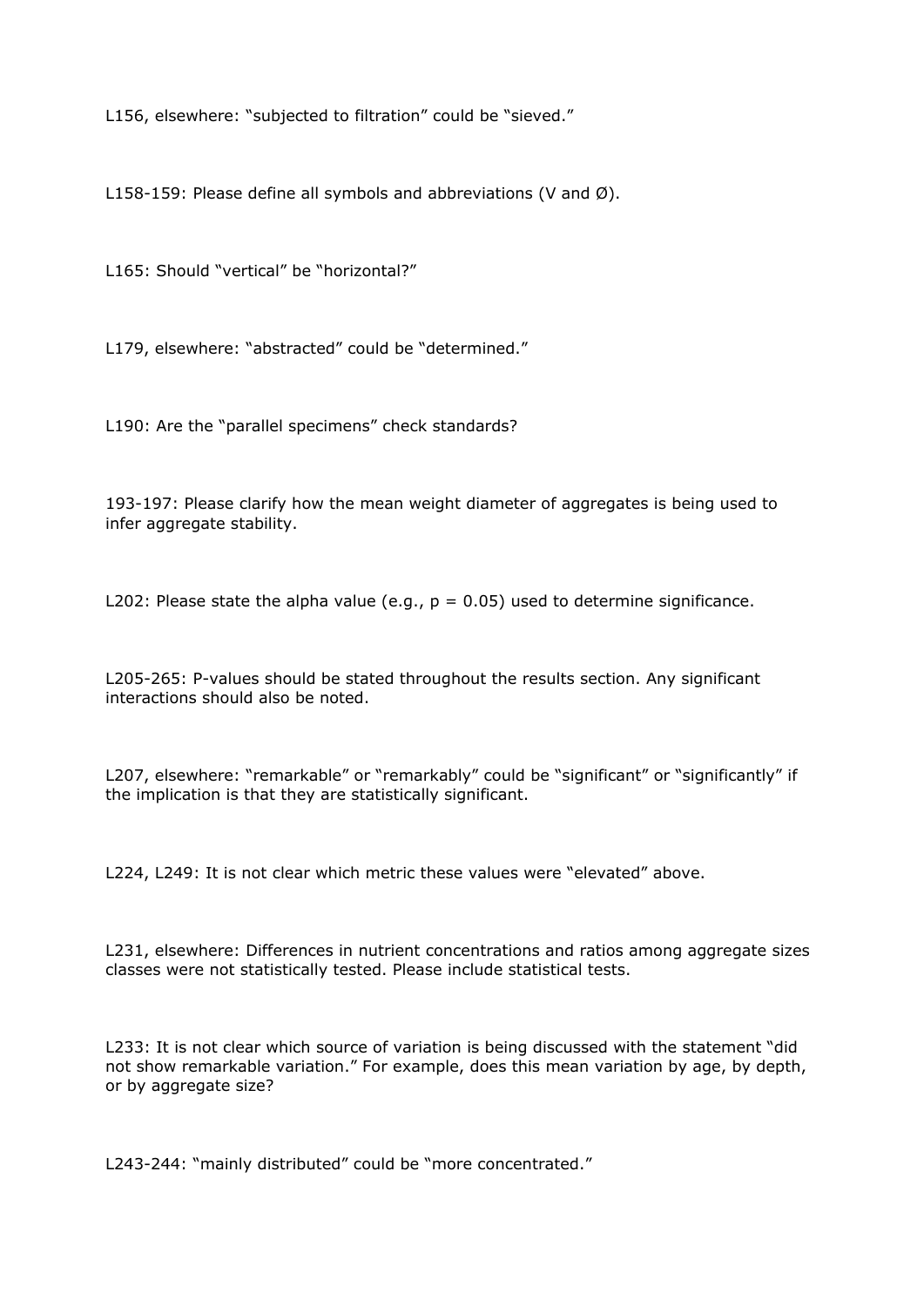L256-257: "ratios were evenly distributed in" could be "did not vary among."

L262-265: Should Figure 9 be described here?

L270-273: What are the potential explanations for higher coarse macroaggregates in the 17-year plantations compared to the other ages? Are the younger plantations managed differently than the older plantations in way that would lead to this outcome? Or was there something specific about that age-group that made them different than the others (e.g., more manure was applied for several years prior to this study)?

L318, elsewhere: "organic matters/OMs" could be "organic matter/OM."

L322: Please clarify what is meant by "propelled the causal links."

L341-346: Changes in soil texture are longer-term processes that would not be expected to change over this time period.

L436-438: As an alternative to leaching, how much Ca and Mg might be lost during tea harvest compared to how much is being added by manure or fertilizer? How do these factors change with tea planting age?

L485-503: The conclusions section is nearly identical to the abstract. I would suggest revising the abstract to include a broader opening to provide context for the study (i.e., land use change and tea plantations) and reducing the scope of results given in the abstract.

All figure and table captions: Please specify whether the comparisons among different tea plantations ages (capital letters) are made within each soil depth, and whether the comparisons among each soil depth (lower case letters) are made within each plantation age.

Table 1: Were other nutrient concentrations measured in the litter (e.g., P, Ca)?

Figures 2, 3, and 4: I suggest converting these line graphs into bar graphs (like figures 5-8) for clarity and consistency.